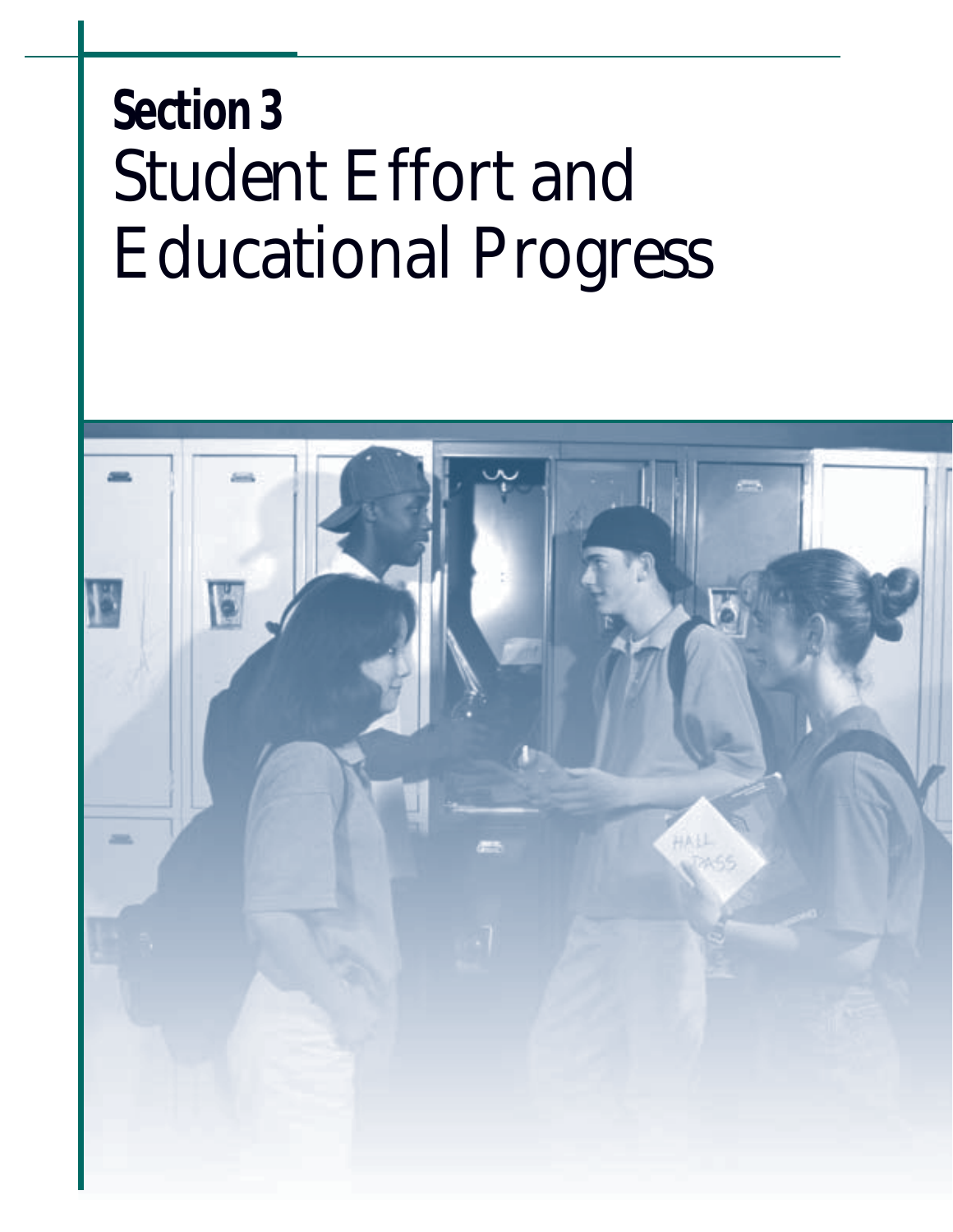## **Contents**

au.

J

×

| <b>Student Effort</b>                         |  |
|-----------------------------------------------|--|
|                                               |  |
| Elementary/Secondary Persistence and Progress |  |
|                                               |  |
| Transition to College                         |  |
|                                               |  |
|                                               |  |
| Postsecondary Persistence and Progress        |  |
|                                               |  |
|                                               |  |
| Completions                                   |  |
|                                               |  |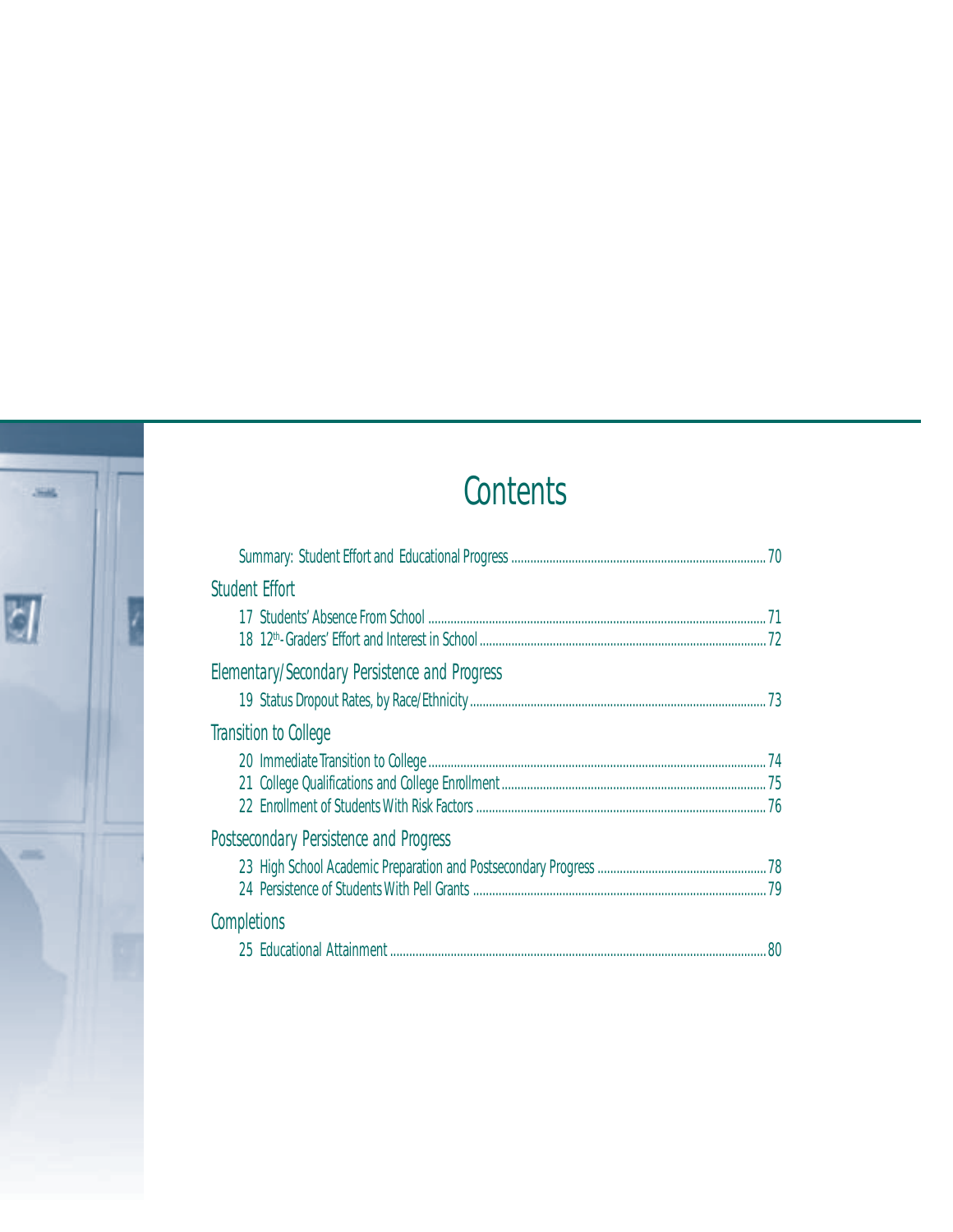#### **Summary: Student Effort and Educational Progress**

The indicators in this section focus on students to examine the effort they put into their studies, their progress through the educational pipeline, and their eventual attainment. Particular attention is paid to how various subgroups in the population proceed through school to different levels of educational attainment and what factors contribute to their success along the way.

The effort students put into their studies affects their performance and their access to and success at the next level. Indicators of student effort include how often students are absent from school, how interested they are in their schoolwork, whether they try to do their best, whether they complete their assignments, and how much time they spend on homework and other activities such as work or watching television.

Early school problems can accumulate and may lead eventually to dropping out of school, which has long-term negative consequences. Thus, the indicators in this section track students' progress through elementary and secondary education up to and including high school completion, showing differences by sex, race/ethnicity, socioeconomic status, and urbanicity.

Issues of access, persistence, and attainment have been predominant concerns in postsecondary education. The transition to postsecondary education and persistence are monitored by examining who prepares for college, who enrolls, when and where they enroll, and what factors affect the likelihood of enrolling and staying enrolled. Overall educational attainment levels in the population over time provide an indicator of the success of various population subgroups.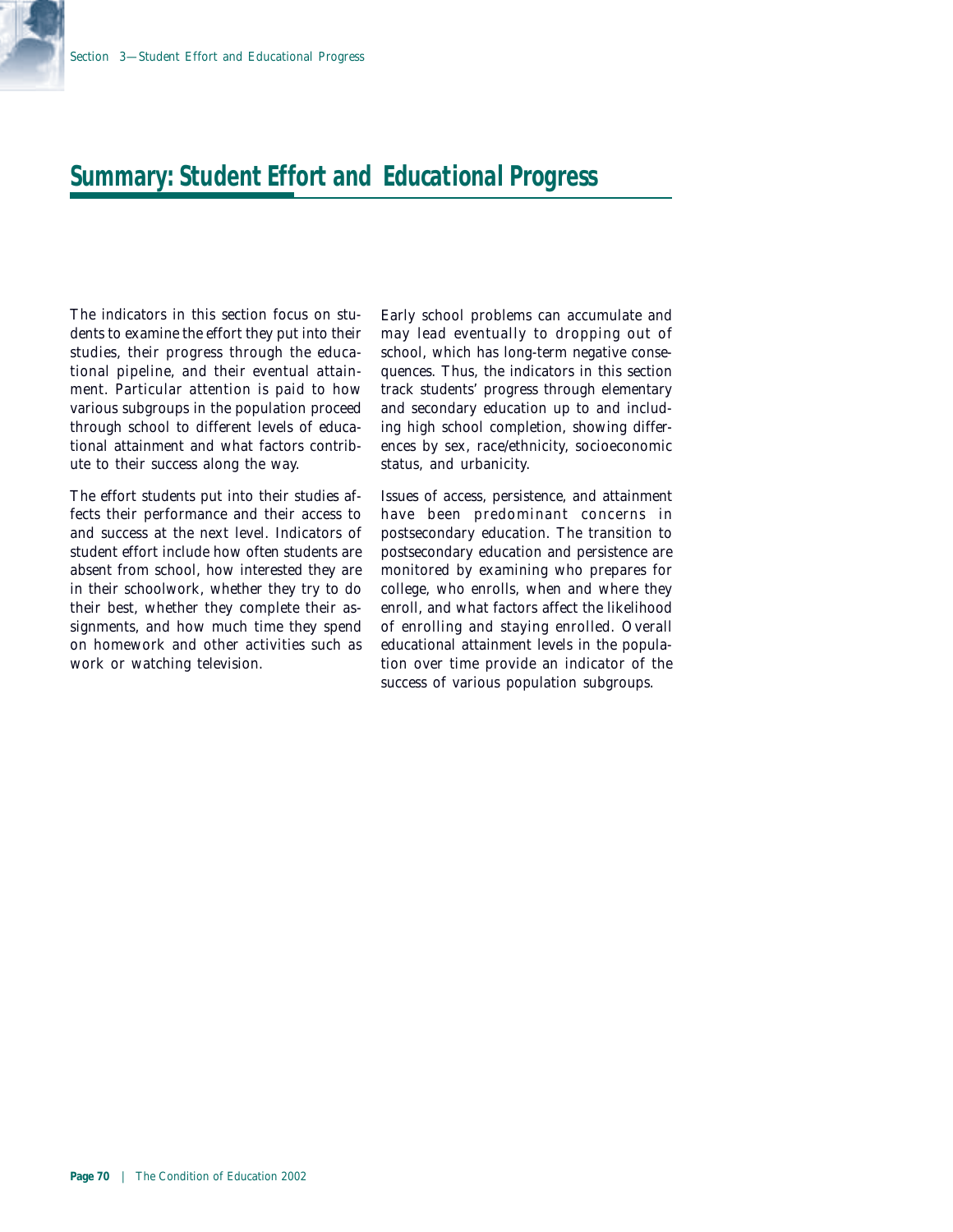### *Student Effort* **Students' Absence From School**

*More than half of students in the 8<sup>th</sup>, 10<sup>th</sup>, and 12<sup>th</sup> grades missed 1 or more days of school in a 4-week period in spring 2000 due to illness, skipping school, or other reasons.*

Missing school hinders students' learning, as well as that of their classmates when it leads to repetition of material in class. Yet absenteeism for various reasons is widespread, according to students' own reports. More than half of students in  $8<sup>th</sup>$ ,  $10<sup>th</sup>$ , and  $12<sup>th</sup>$  grades missed at least 1 day of school in a 4-week period (the reference period used throughout here). Specifically, 55 percent of  $8<sup>th</sup>$ -graders, 60 percent of  $10<sup>th</sup>$ -graders, and 72 percent of  $12<sup>th</sup>$ -graders reported being absent at least 1 day of the 4 weeks in 2000. Moreover, about 13-14 percent of  $8<sup>th</sup>$ - and  $10<sup>th</sup>$ graders were absent more than 5 days—or onefourth of the school days in this reference period (see supplemental table 17-1).

Illness was the primary reason for absences in 2000, except among the seniors. Nevertheless, even among  $10<sup>th</sup>$ -graders, fewer than half (45) percent) of absences were due to illness, and 39 percent were for reasons other than illness or skipping. Skipping school also contributed to absenteeism, but it played a smaller role than illness or other reasons. Skipping accounted for 26 percent of all days that  $12<sup>th</sup>$ -graders were absent in 2000, 16 percent of those that  $10<sup>th</sup>$ -

graders missed, and 9 percent of those that 8<sup>th</sup>graders missed.

Although absenteeism due to illness did not rise with grade level, the propensity to miss school either by skipping or for other reasons increased notably with grade level. While 11 percent of 8th-graders skipped at least 1 day of school in a 4-week period in 2000, this figure increased to 17 percent for  $10<sup>th</sup>$ -graders and to 33 percent for  $12<sup>th</sup>$ -graders. Roughly one-third of students in  $8<sup>th</sup>$  and  $10<sup>th</sup>$  grades missed some school for other reasons in 2000, compared with nearly one-half of  $12<sup>th</sup>$ -graders. Cutting classes—another way that students miss opportunities to learn and share ideas—also increased with grade level in 2000, repeating the pattern for skipping (see supplemental table 17-2).

The percentages of  $12<sup>th</sup>$ -graders who had no absences and who cut no classes (in the 4-week period) have both decreased between 1983 and 2000 (see supplemental table 17-2). In addition, illness accounted for a decreasing proportion of total days absent for  $12<sup>th</sup>$ -graders, from 40 percent of absences in 1983 to 34 percent in 2000 (see supplemental table 17-1).

NOTE: The data do not meet NCES standards for response rates. Students absent from the class in which the survey was administered are not included in the data. Percentages may not add to 100 due to rounding.

SOURCE: University of Michigan, Institute for Social Research. Monitoring the Future 8<sup>th-</sup>, 10<sup>th</sup>-, and 12<sup>th</sup>-Grade Studies, 2000.



FOR MORE INFORMATION: Supplemental Note 6 Supplemental Tables 17-1, 17-2

Hoachlander, Dykman, and Godowsky 2001; National Commission on the Senior Year 2001.

**STUDENT ABSENTEEISM: Percentage distributions of 8th-, 10th-, and 12th-grade students by how many school days they missed in a 4-week period from skipping school, and for reasons other than skipping or illness: 2000**

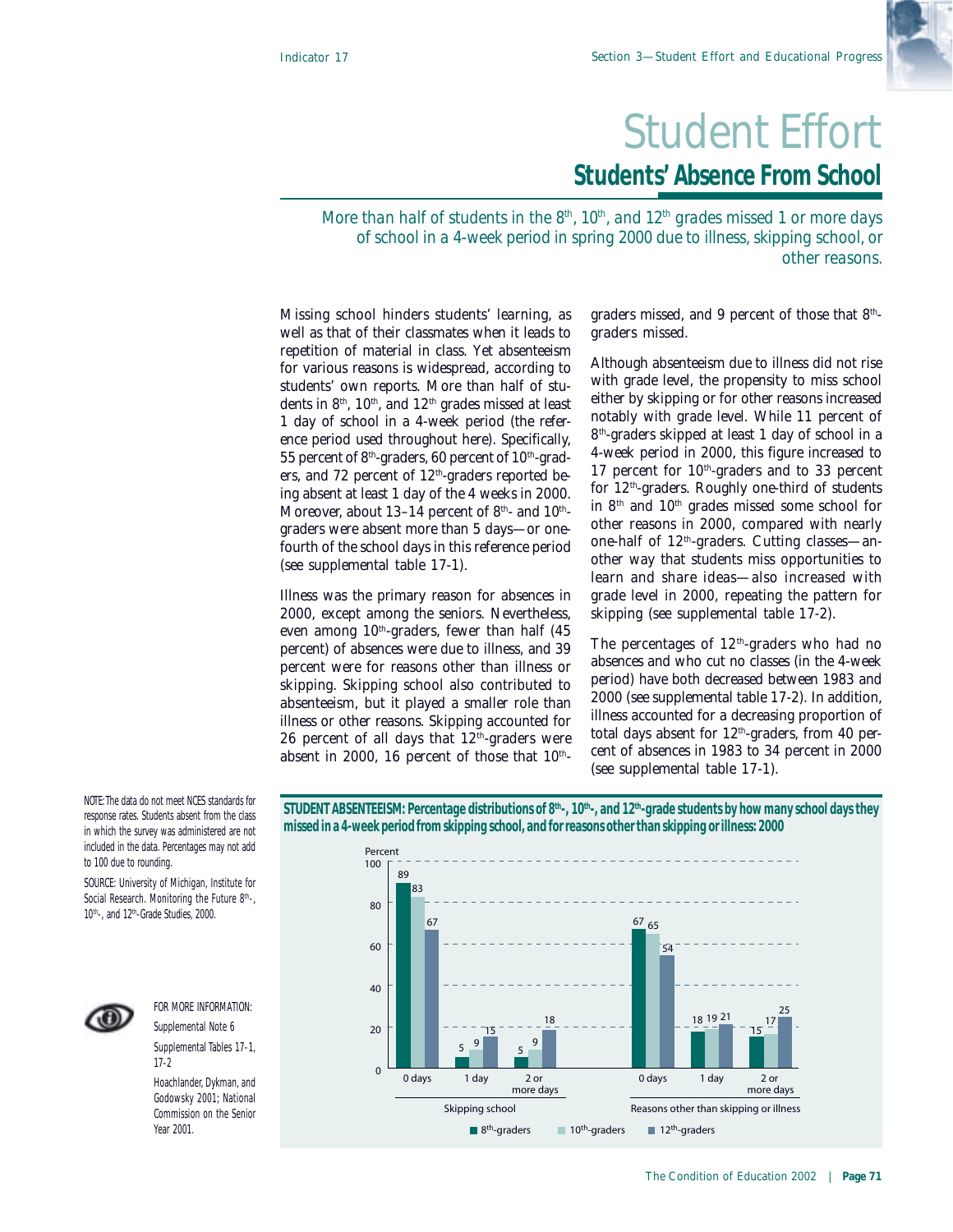### *Student Effort* **12th-Graders' Effort and Interest in School**

*Over the past 2 decades, 12<sup>th</sup>-graders have reported a declining interest in school, while the effort they apply to their school work has generally shown no measurable change over the past decade.*

Many reforms of the past 2 decades have attempted to increase high school students' effort and interest in their education (National Commission on Excellence in Education 1983; Newmann 1992). Despite such attempts, seniors' valuation of their learning activities and self-reports on their efforts do not indicate that higher proportions are more engaged in their school work or trying harder than in years past.

Indeed, 12<sup>th</sup>-graders' interest in school exhibited a decline from 1983 to 2000. For example, while 40 percent of 1983 seniors said their school work was "often or always meaningful," 28 percent gave this response in 2000. Similarly, the proportion of seniors who said most of their courses were "quite or very interesting" dropped from 35 percent to 21 percent, and the percentage who said what they were learning in school will be "quite or very important later in life" also declined. Even seniors who reported earning mostly A's decreased their ratings of school work's meaningfulness and how important this learning would be later in life. In addition, students became more likely to take a dim view of school courses over this period: 32 percent of seniors in 2000 said that

most of their courses were "very or slightly dull," up from 20 percent in 1983 (see supplemental table 18-1).

In contrast to these changes, three measures related to student effort have generally shown no measurable change since 1990. (Data on these three measures were first collected in 1989.) The proportion of seniors who said they "often or always try to do their best work" remained between 61 and 65 percent. The percentage who reported they "seldom or never fail to complete/hand in school assignments" held steady at roughly 60 percent, and 35–38 percent in 1990, 1995, and 2000 said they "seldom or never fool around in class" (see supplemental table 18-2).

Few notable differences appeared between high school seniors in academic and vocational/ technical programs in 2000 on measures related to interest and effort in school. However, while about 70 percent of seniors in an academic program in 2000 said they seldom or never fail to complete school assignments, fewer vocational/technical program seniors (50 percent) responded in this way.





NOTE: The data do not meet NCES standards for response rates.

SOURCE: University of Michigan, Institute for Social Research. Monitoring the Future 12<sup>th</sup>-Grade Study: 1983, 1990, 1995, and 2000.

#### FOR MORE INFORMATION: Supplemental Note 6

Supplemental Tables 18-1, 18-2

National Commission on Excellence in Education 1983; Newmann 1992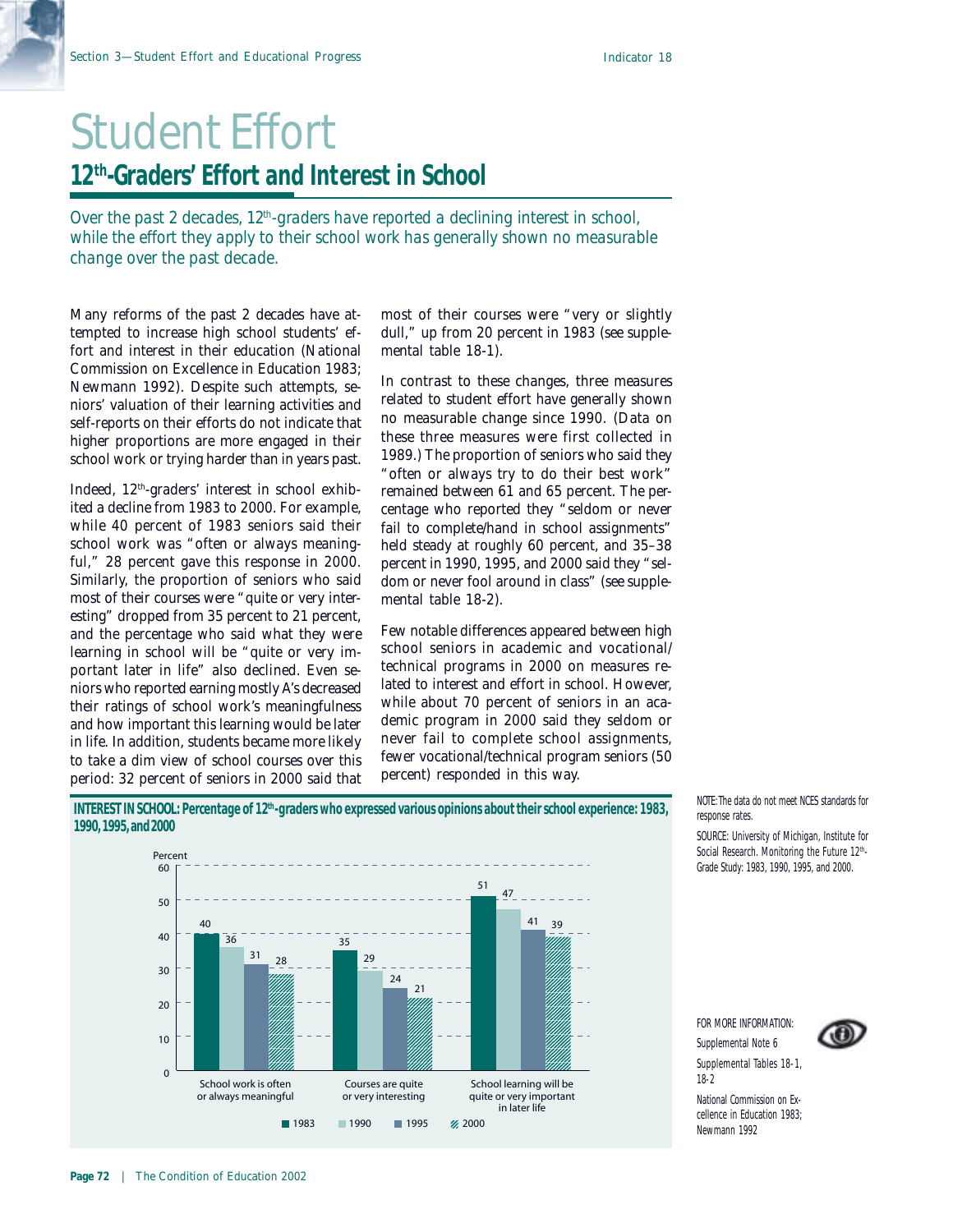### *Elementary/Secondary Persistence and Progress* **Status Dropout Rates, by Race/Ethnicity**

*Status dropout rates for Whites and Blacks ages 16–24 have declined since 1972, but have remained relatively stable since the early 1990s. The rates for Hispanics have not declined and remain higher than those for other racial/ethnic groups.*

Young adults who do not finish high school are more likely to be unemployed and earn less when they are employed than those who completed high school (NCES 2001–022). In addition, high school dropouts are more likely to receive public assistance than high school graduates who did not go to college.

The status dropout rate represents the percentage of an age group not enrolled in school and that has not earned a high school diploma, GED, or other certificate of completion. According to this measure, 11 percent of 16- to 24-year-olds were out of school without a high school credential in 2000. Although the status dropout rate remained fairly consistent from 1992 to 2000, it declined for young adults as a group between the early 1970s and 2000. The rate of this decline, however, varied for Whites and Blacks (see supplemental table 19-1).

Between 1972 and 2000, the status dropout rate for Whites was lower each year than the rate for Blacks or Hispanics. During these years, the percentage of Hispanic youths who

were out of school without a high school credential was also higher than that of Whites and Blacks in every year. In addition, during these years, the status dropout rates for Whites and Blacks declined by nearly 40 percent in each group, while the rate for Hispanic young adults remained fairly constant. The gap between Blacks and Whites narrowed during the 1970s and 1980s, but not during the 1990s.

Greater dropout rates among Hispanic immigrants partly account for the persistently high dropout rates for all Hispanic young adults. Among Hispanic 16- to 24-year-olds who were born outside the 50 states and the District of Columbia, the status dropout rate of 44 percent in 2000 was more than double the rates for first- or later-generation Hispanic young adults born in the United States (15 percent and 16 percent, respectively). Nevertheless, Hispanic young adults born in the United States are more likely to be high school dropouts than their peers of other race/ethnicities (see supplemental table 19-2).

NOTE: Due to relatively small sample sizes, American Indians/Alaska Natives and Asians/ Pacific Islanders are included in the total but are not shown separately. In addition, the erratic nature of the Hispanic status rates reflects, in part, the small sample size of Hispanics. Data have been reported separately for Asian/Pacific Islanders since 1998. In 2000, they had a dropout rate of 4 percent (NCES 2002–114).

SOURCE: U.S. Department of Commerce, Bureau of the Census. October Current Population Surveys, 1972–2000.



FOR MORE INFORMATION: Supplemental Notes 1, 2 Supplemental Tables 19-1, 19-2 NCES 98–013; NCES 2001– 022; NCES 2002–114

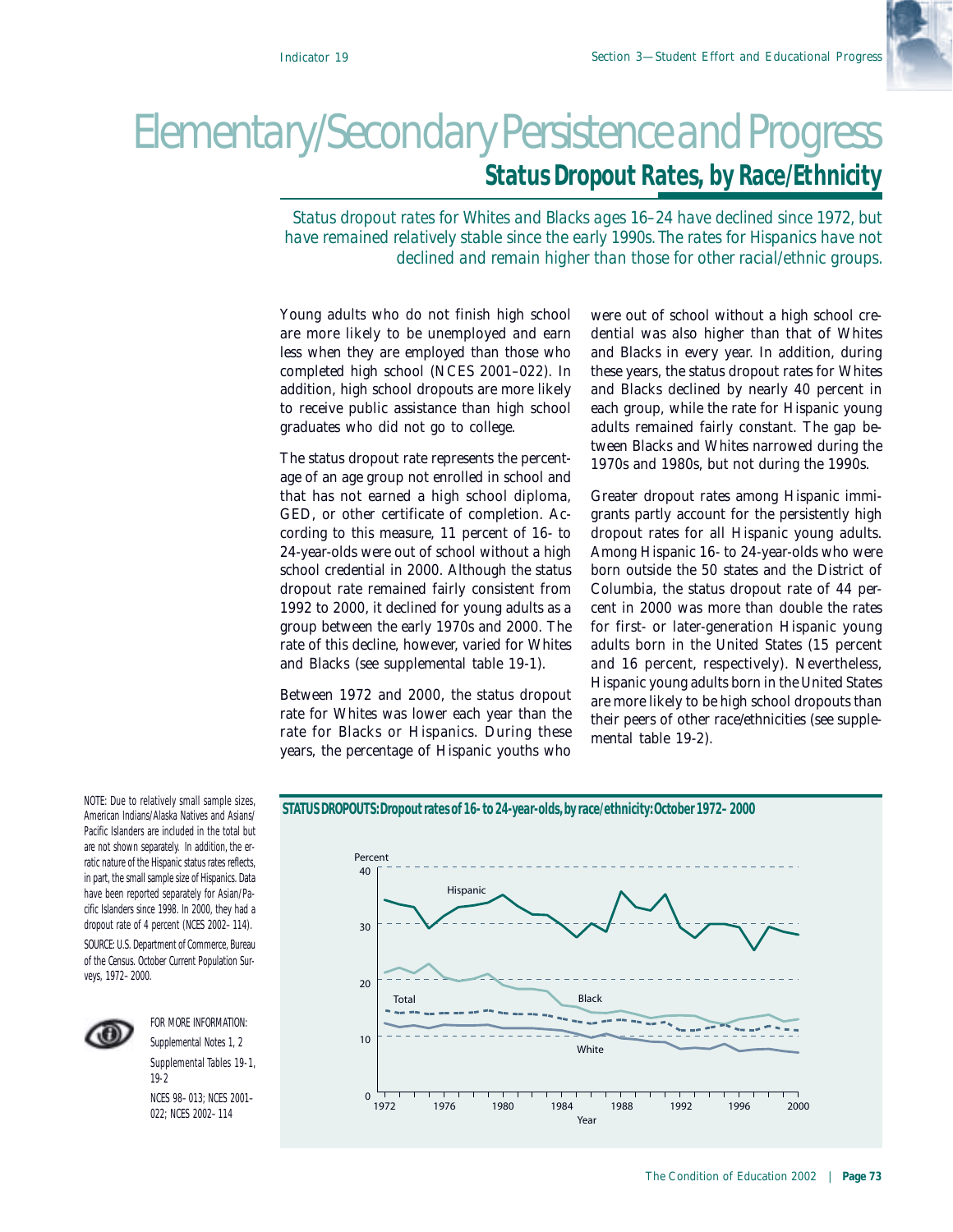#### *Transition to College* **Immediate Transition to College**

*Immediate college enrollment upon completing high school has increased since 1972. Rates of immediate enrollment for females have increased faster than those for males.*

The percentage of high school completers who enroll in college in the fall immediately after high school reflects the accessibility of higher education and the value high school completers place on college compared with other pursuits. Overall, immediate college enrollment rates of high school completers increased from 49 to 63 percent between 1972 and 2000 (see supplemental table 20-1).

From 1972 to 2000, immediate enrollment rates of female high school completers increased faster than those of male completers. Much of the growth in immediate college enrollment rates between 1984 and 2000 was due to increases in the immediate enrollment rates of females at 4-year institutions. In this period, the rate at which females enrolled at 4-year institutions increased faster than that of males at 4-year institutions and both males and females at 2-year institutions (see supplemental table 20-2).

Immediate enrollment rates for White high school completers increased between 1972 and 2000, from 50 to 66 percent. Among Black high school completers, immediate enrollment rates remained fairly constant between 1972 and 1978, decreased between 1978 and 1983, and then increased between 1983 and 2000, rising from 38 to 55 percent. Since 1983, immediate enrollment rates for Blacks have increased faster than those for Whites, reducing the gap between the two groups. For Hispanic high school completers, immediate transition rates remained relatively constant between 1972 and 2000. Thus, while White rates rose during the 1980s and 1990s, stagnant Hispanic rates during this time resulted in the gap increasing between Hispanic and White rates (see supplemental table 20-1).

Some differences in immediate enrollment rates among groups of completers have not changed. The gap in rates of those from high- and lowincome families persisted for each year between 1990 and 2000. Likewise, completers whose parents had attained a bachelor's degree or higher were more likely than those with parents who had less education to enter college immediately after high school graduation for each year between 1990 and 2000 (see supplemental tables 20-1 and 20-3).



**COLLEGE ENROLLMENT RATES: Immediate enrollment in postsecondary education, by race/ethnicity: October 1972–2000**

NOTE: Includes those ages 16–24 completing high school in a given year. Actual values are 1 year averages calculated from the Current Population Survey (CPS). The trend values show the linear trend of these average values over the time periods shown. In 1994, the survey instrument for the CPS was changed and weights were adjusted. Se*e Supplemental Note 2* for further discussion.

SOURCE: U.S. Department of Commerce, Bureau of the Census. October Current Population Surveys, 1972–2000.

FOR MORE INFORMATION: Supplemental Notes 1, 2 Supplemental Tables 20-1, 20- 2, 20-3 NCES 1999–022

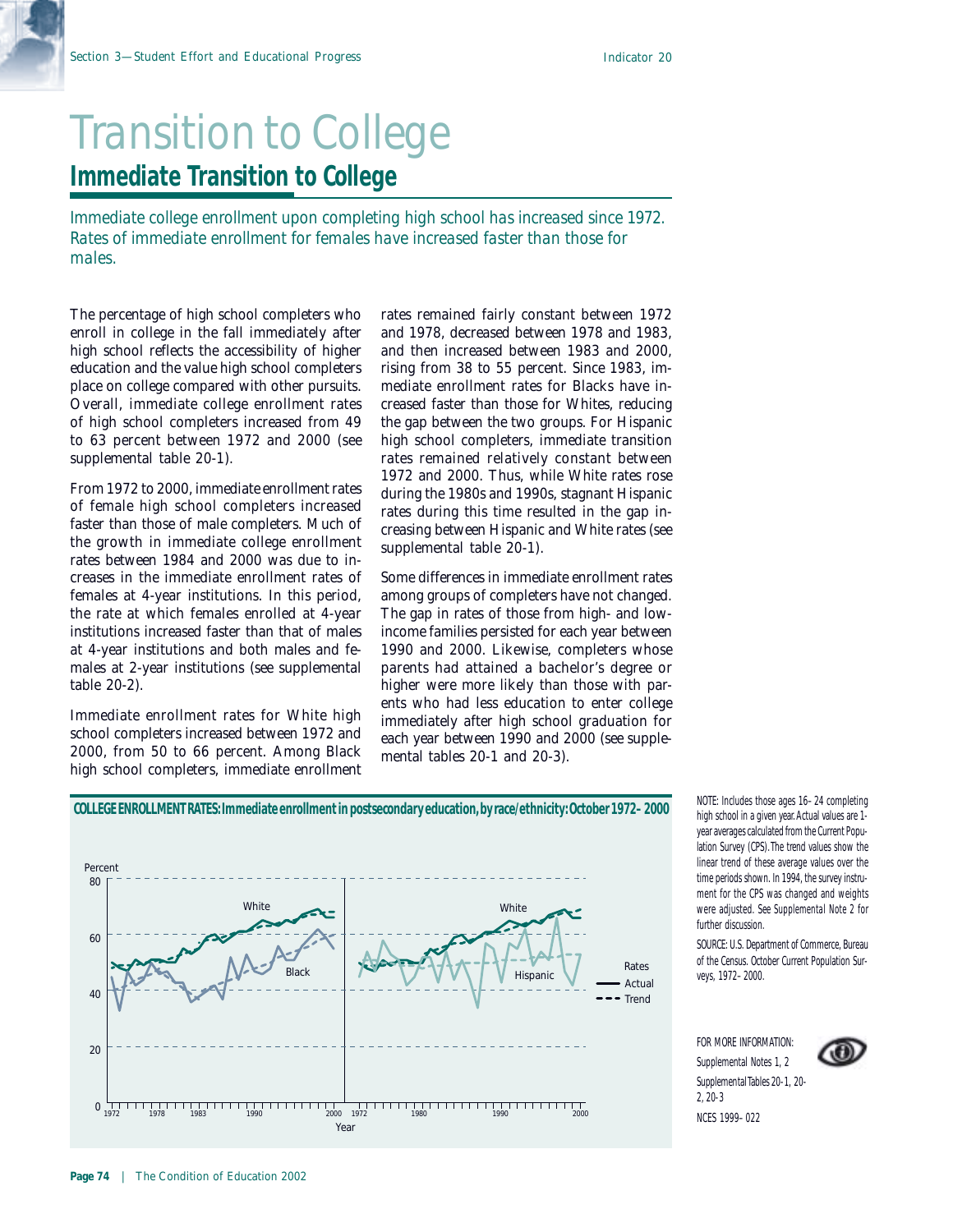#### *Transition to College* **College Qualifications and College Enrollment**

*Enrollment rates of high school graduates vary with family income, but among those who are college qualified and take the steps necessary for admission, low-income students are as likely as middle-income students to enroll in a 4-year institution.*

The higher the family income of high school graduates, the more likely they are to enroll in postsecondary education. Among 1992 graduates as a whole, the proportion who enrolled in 4-year institutions by 1994 increased at each family income level, from 33 percent of lowincome students to 47 percent of middle-income students to 77 percent of high-income students (NCES 98–105).

However, financial resources are not the only obstacle to enrollment for students from lowincome families. High school graduates from low-income families are less likely to enroll in college because they tend to be less qualified (NCES 2000–062, *indicator 30*). Nevertheless, even among college-qualified graduates, enrollment rates in 4-year or any postsecondary institutions within 2 years of graduating from high school increased with family income.

In addition to being college qualified, students wanting to enter a 4-year institution need to take additional steps, defined here as taking a college admissions test and applying for admission. Some of the income-related differences in enrollment rates disappeared among those who were both college qualified and took these two steps. College-qualified high school graduates from families with low and middle incomes who took the steps were equally likely to enroll in a 4-year institution (83 and 82 percent, respectively) or in any postsecondary institution within 2 years of high school graduation.

A large majority (83 percent) of low-income high school graduates who were both college qualified and took the two steps toward admission were able to attend a 4-year institution. Financial or other reasons did not deter them from enrolling.

\*Took a college admissions test (SAT or ACT) and applied for admission to a 4-year institution.

NOTE: The 4-year College Qualification Index is based on high school GPA, senior class rank, NELS 1992 aptitude test, SAT or ACT scores, and curricular rigor. See *Supplemental Note 11* for further information about the College Qualification Index. Type of institution attended refers to first institution attended.

SOURCE: U.S. Department of Education, NCES. National Education Longitudinal Study of 1988, "Third Follow-up" (NELS: 1988/1994).



FOR MORE INFORMATION: Supplemental Note 11 NCES 98–105, NCES 2000– 062

**POSTSECONDARY ENROLLMENT: Percentage of college-qualified 1992 high school graduates who enrolled in postsecondary education by 1994, by type of institution and family income**

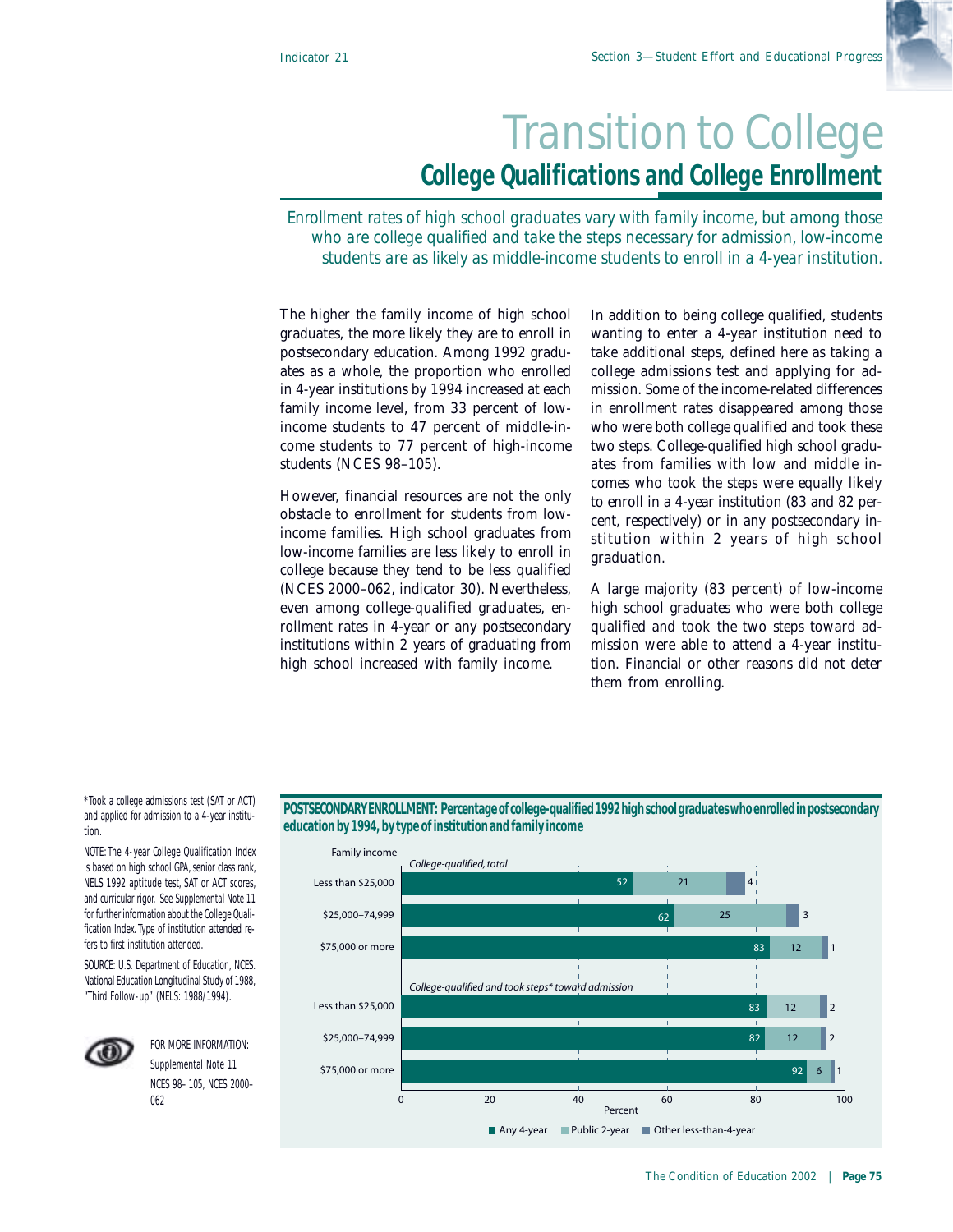#### *Transition to College* **Enrollment of Students With Risk Factors**

*About one-third of young people at risk for low educational attainment persist in high school and enroll in a 4-year college despite being at risk.*

Some students who enter high school with risk factors associated with dropping out nonetheless graduate from high school and enroll in postsecondary education. About 58 percent of all 1992 high school graduates had at least one factor in their family background or school experiences prior to entering high school that placed them at some risk of lower educational attainment. These risk factors include changing schools two or more times from  $1<sup>st</sup>$  to  $8<sup>th</sup>$ grade (except to the next level), being in the lowest socioeconomic status quartile, having average grades of C's or lower from 6th to 8th grade, being in a single-parent household in 8<sup>th</sup> grade, having one or more older siblings who left high school without completing, and being held back one or more grades from 1<sup>st</sup> to 8<sup>th</sup> grade.

However, 35 percent of the graduates with any risk factors not only finished high school but also enrolled in a 4-year college or university within 2 years of their high school graduation (and 68 percent enrolled in some type of postsecondary institution).

Why were some students with risk factors able to make it to college while others were not? Many factors may have contributed to their success, including academic preparation, family background, and support from schools, parents, and friends.

Students with risk factors who aspired in  $10<sup>th</sup>$ grade to earn at least a bachelor's degree, were at least minimally academically prepared for enrollment in a 4-year college, and got help with college applications from their school were more likely to enroll in a 4-year college than those who did not have these experiences. In addition, those who completed at least one advanced mathematics course and those who participated in two or more extracurricular activities in 10<sup>th</sup> grade were more likely than others to enroll in a 4-year college. Also, students whose parents discussed school and college matters at least moderately frequently during 12<sup>th</sup> grade and those with parents who had completed a bachelor's degree were more likely to enroll in a 4-year college than those whose parents were not in these categories. Finally, when most of the friends of a student with risk factors planned to enroll in a 4-year college, the student was more likely than other students with risk factors to do so as well.

A multivariate analysis confirmed that the positive association between enrolling in a 4-year college and each of these characteristics persists even after controlling for the interrelationships of the characteristics (NCES 98–094).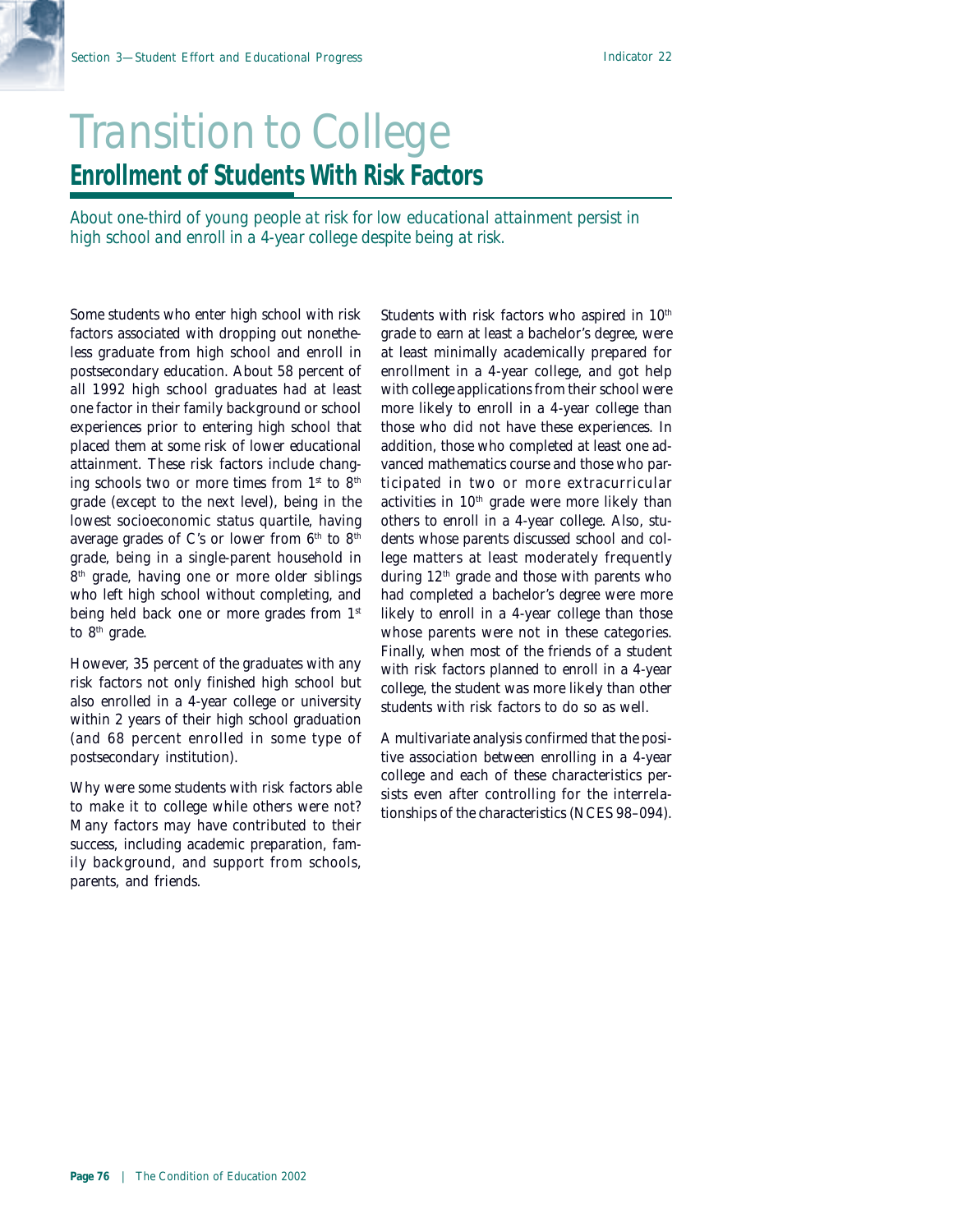**TRANSITION TO COLLEGE: Percentage of 1992 high school graduates with risk factors for low educational attainment, and percentage distribution according to type of institution in which first enrolled (by 1994)**

|                                             |               | Type of institution first enrolled |               |            |              |
|---------------------------------------------|---------------|------------------------------------|---------------|------------|--------------|
|                                             |               |                                    | Other         |            |              |
|                                             | Percentage of |                                    | <b>Public</b> | less-than- | <b>Never</b> |
| <b>Risk factors</b>                         | all students  | 4-year                             | 2-year        | 4-year     | enrolled     |
| Number of risk factors                      |               |                                    |               |            |              |
| No risk factors                             | 42.2          | 63.5                               | 21.9          | 2.4        | 12.2         |
| Any risk factors                            | 57.8          | 35.0                               | 27.3          | 5.7        | 32.0         |
| One risk factor                             | 32.2          | 45.1                               | 26.0          | 5.2        | 23.8         |
| Two risk factors                            | 16.3          | 27.0                               | 28.4          | 5.9        | 38.7         |
| Three or more risk factors                  | 9.3           | 14.0                               | 29.7          | 7.1        | 49.2         |
| Risk factors                                |               |                                    |               |            |              |
| Changed schools two or more times from      |               |                                    |               |            |              |
| $1st$ to $8th$ grade (except to next level) | 26.8          | 39.8                               | 28.0          | 6.1        | 26.1         |
| Lowest SES quartile                         | 18.2          | 21.7                               | 25.2          | 6.3        | 46.8         |
| Average grades C's or lower from            |               |                                    |               |            |              |
| 6 <sup>th</sup> to 8 <sup>th</sup> grade    | 16.7          | 16.3                               | 29.8          | 7.7        | 46.2         |
| Single-parent household in 8th grade        | 15.3          | 38.6                               | 28.1          | 4.7        | 28.7         |
| One or more older siblings left high school | 11.2          | 25.7                               | 28.7          | 5.5        | 40.1         |
| Held back one or more grades from           |               |                                    |               |            |              |
| 1 <sup>st</sup> to 8 <sup>th</sup> grade    | 11.2          | 20.6                               | 30.0          | 5.3        | 44.2         |

#### **TRANSITION TO COLLEGE: Percentage of 1992 high school graduates with risk factors who had enrolled in a 4-year college by 1994, by selected student characteristics**



NOTE: High school mathematics levels are described in *Supplemental Note 5*. Academic preparation levels are described in *Supplemental Note 11.* Table percentages may not add to 100.0 due to rounding.

SOURCE: U.S. Department of Education, NCES. National Education Longitudinal Study of 1988, "Third Follow-up" (NELS:1988/1994).



FOR MORE INFORMATION: Supplemental Notes 1, 5, 11 NCES 98–094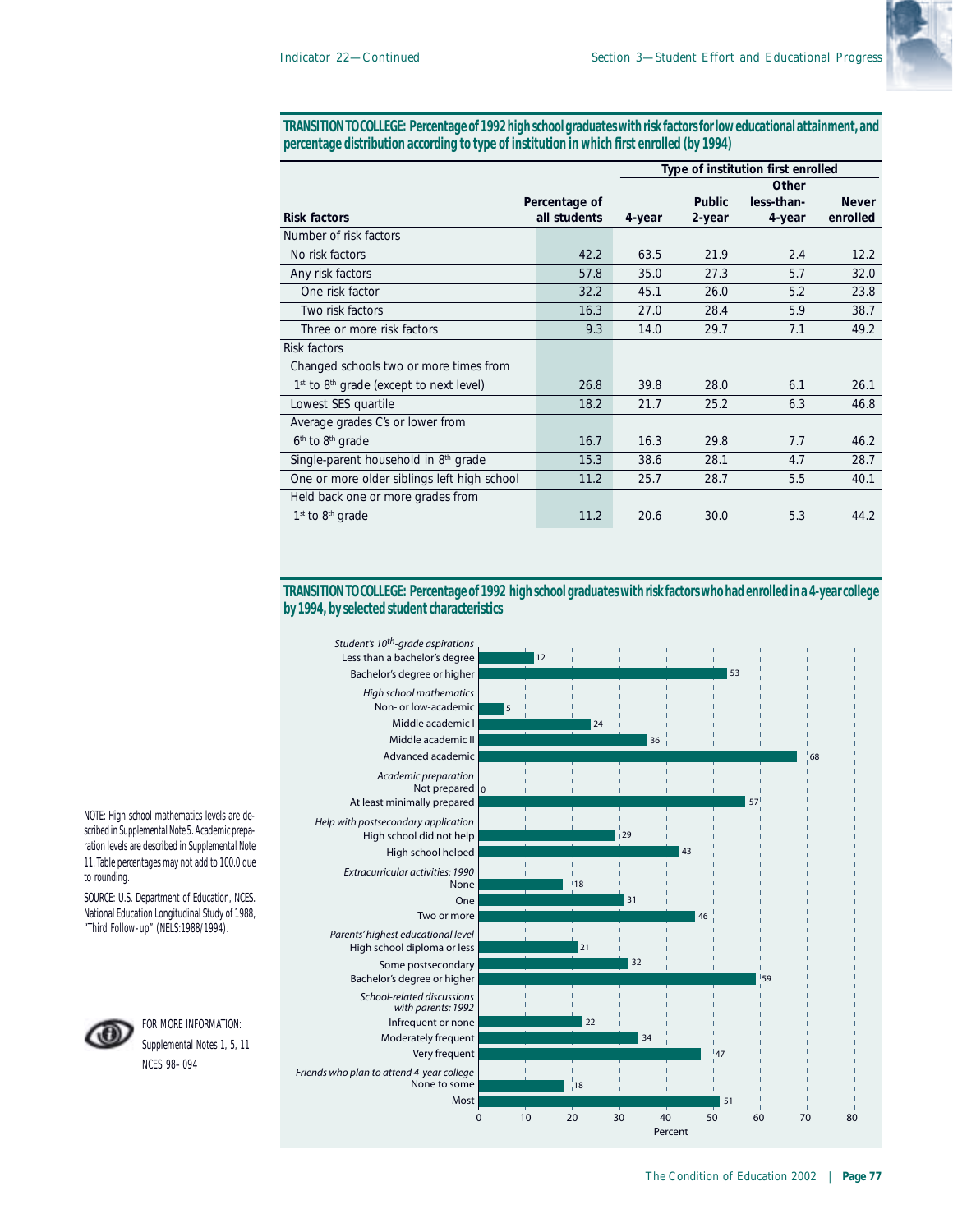### *Postsecondary Persistence and Progress* **High School Academic Preparation and Postsecondary Progress**

*Rigorous academic preparation in high school narrows the gap in postsecondary persistence between first-generation students and their peers with a parent who has a bachelor's degree.*

First-generation students are less likely to persist toward a bachelor's degree than other students. Among students who began their postsecondary education in 1995–96, first-generation students—those whose parents have no education beyond high school—were less likely than their peers to enroll in 4-year institutions (30 versus 70 percent) and, if they did, were less likely than other students to persist toward a bachelor's degree 3 years later (13 versus 33 percent) (NCES 98–082). The strongest predictor of eventual completion of a bachelor's degree is the academic rigor of secondary education (Adelman 1999). Three years after entering a 4-year institution, 87 percent of postsecondary students who had taken rigorous coursework in high school had stayed on the persistence track to a bachelor's degree, compared with 62 percent who had not exceeded the Core curriculum (NCES 2001–153). Students who stayed on the persistence track either remained at the initial 4-year institution in which they enrolled or made a lateral transfer to a new 4-year institution with no break in enrollment.

Parents' level of education is associated with students' persistence in postsecondary education, but rigorous academic preparation in high school narrows the gap in postsecondary persistence between first-generation and other students. Among postsecondary students who had taken no more than the Core curriculum in high school and enrolled in a 4-year institution in 1995–96, first-generation students were less likely to stay on the persistence track toward a bachelor's degree in 1998 than their counterparts with a parent who has a bachelor's degree (55 versus 69 percent). In contrast, the likelihood of students who had taken rigorous coursework in high school staying on the persistence track did not differ meaningfully between first-generation students and their peers with a parent who has a bachelor's degree (81 versus 89 percent).

**PERSISTENCE TRACK: Percentage of 1995–96 beginning postsecondary students who persisted toward a bachelor's degree, by the academic rigor of their secondary school curriculum and first-generation status: June 1998**



NOTE: First-generation students are those whose parents have no postsecondary education. The Core curriculum includes 4 years of English and 3 years each of mathematics, science, and social science. The "rigorous" curriculum includes at least 4 years of English and mathematics (including precalculus), 3 years each of science (including biology, chemistry, and physics) and social studies, 3 years of foreign language, and 1 honors/AP course or AP test score. *Supplemental Note 5* provides more detail.

SOURCE: U.S. Department of Education, NCES. Beginning Postsecondary Students Longitudinal Study, "First Follow-up" (BPS:1996/1998).

FOR MORE INFORMATION: Supplemental Notes 1, 5 NCES 98–082, NCES 2001–153 Adelman 1999

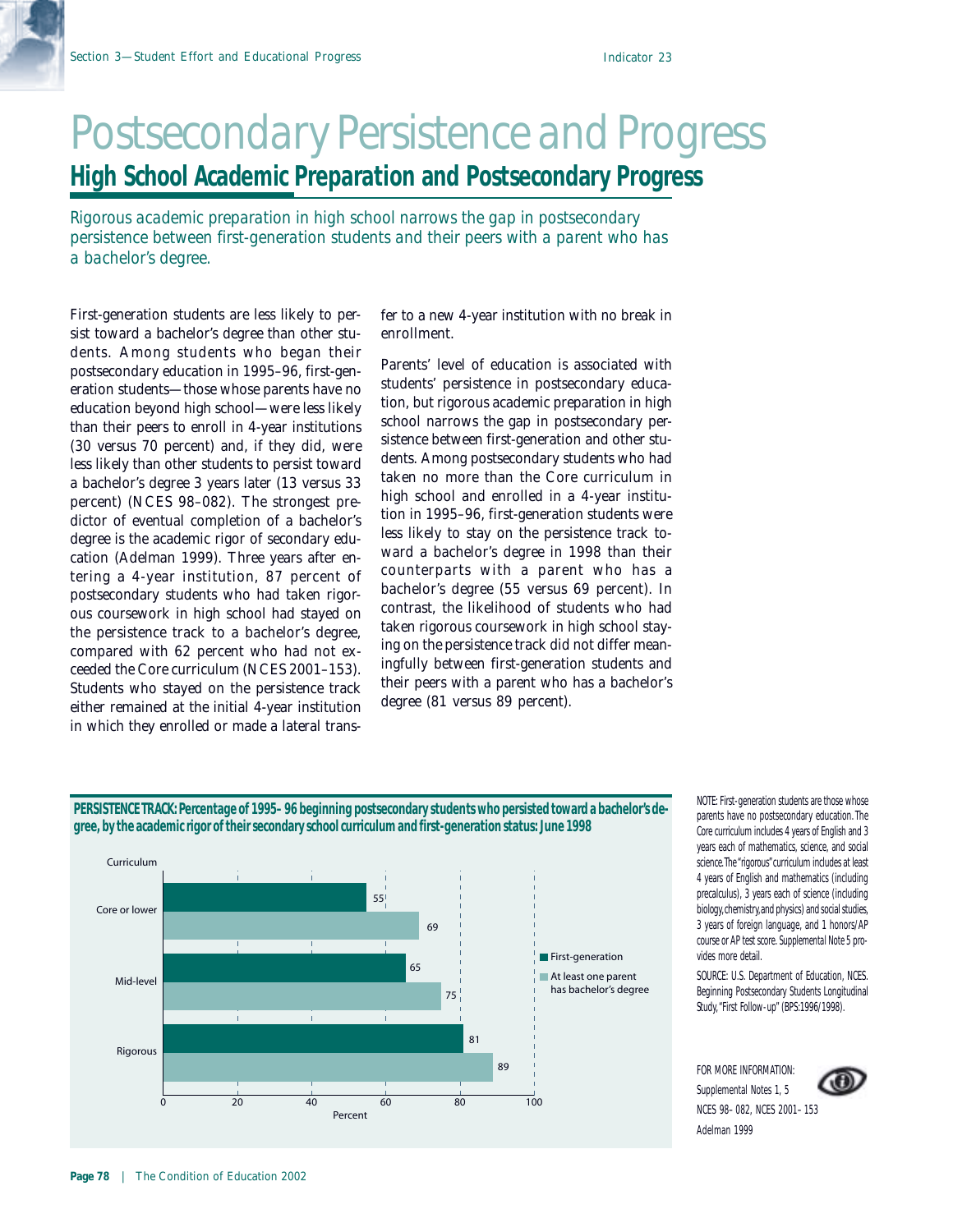#### *Postsecondary Persistence and Progress* **Persistence of Students With Pell Grants**

*Among low- and middle-income students at public 2- and 4-year institutions, recipients of Pell Grants persist at the same rate as nonrecipients despite being less prepared academically and being more likely to have certain risk factors.*

The Pell Grant program is the largest federal needbased education grant program. In 1999–2000, \$7.2 billion in grants were awarded to 3.8 million students (U.S. Department of Education 2000e). Most recipients are from low-income families, but some middle-income students have sufficient financial need—if they have siblings also enrolled in college, for example. Twenty-nine percent of all beginning postsecondary students received a Pell Grant in 1995–96; the average award was about \$1,600 (NCES 2002–169).

Among 1995–96 beginning postsecondary students from low- and middle-income families, recipients of Pell Grants tended to be less well prepared academically than nonrecipients. If recipients attended 4-year institutions, they were more likely than nonrecipients to have SAT/ACT composite scores in the lowest quartile and less likely to have completed a rigorous high school curriculum. If they attended a less-than-4-year institution, they were less likely to have a high school diploma (see supplemental tables 24-1 and 24-2).

Recipients of the Pell Grant have characteristics associated with greater risk of leaving postsecondary education before earning a degree. In addition to being more likely than nonrecipients not to have graduated from high school, they were more likely to have delayed enrollment in postsecondary education, to be financially independent, to have one or more dependents other than a spouse, or to be a single parent, all of which have been associated with a greater likelihood of leaving without a degree (NCES 97–578) (see supplemental table 24-3).

Given these disadvantages, one might expect recipients of Pell Grants to be less persistent in postsecondary education than other low- and middle-income students (overlooking any impact that the Pell Grant might have on persistence). After 3 years, however, Pell Grant recipients were just as likely as nonrecipients to persist at public 2- and 4-year institutions—that is, to have earned a degree or certificate, still be enrolled, or have transferred to another institution at the same or higher level. Pell Grant recipients were less likely than nonrecipients to persist at private not-forprofit 4-year institutions overall, but they were as likely to persist if they had completed a rigorous high school curriculum.

NOTE: Low- and middle-income students include all dependent students whose parents had annual incomes of less than \$70,000 in 1994 and all independent students who, combined with their spouse's earnings, had annual incomes of less than \$25,000 in 1994. "Persistence" is defined as having earned a degree or certificate, being continuously enrolled, or making an immediate lateral or upward transfer to another institution. Curriculum levels are described in *Supplemental Note 5.*

SOURCE: U.S. Department of Education, NCES. Beginning Postsecondary Students Longitudinal Study, "First Follow-up" (BPS:1996/1998).



FOR MORE INFORMATION: Supplemental Notes 5, 9

Supplemental Tables 24-1, 24- 2, 24-3 NCES 97–578, NCES 2002–169 U.S. Department of Education 2000e

**PERSISTENCE IN POSTSECONDARY EDUCATION: Percentage of low- and middle-income 1995–96 beginning postsecondary students who persisted, by receipt of Pell Grant and type of institution: 1998**

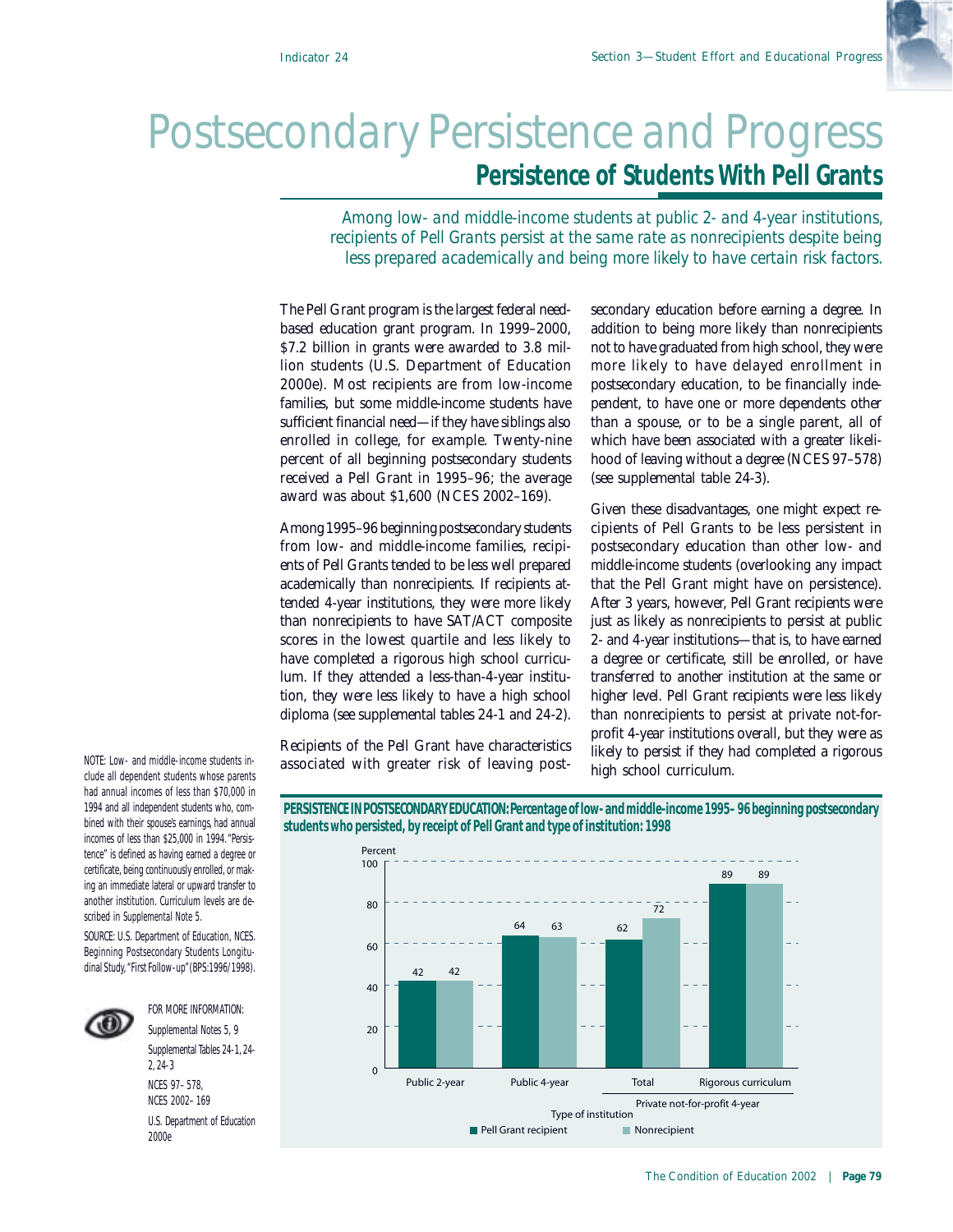### *Completions* **Educational Attainment**

*The percentages of 25- to 29-year-olds who have completed high school, some college, or a bachelor's degree or higher have increased since 1971, but disparities in attainment among racial/ethnic groups remain.*

In 2001, 88 percent of all 25- to 29-year-olds had completed high school with a diploma or high school equivalency certificate. Although this represents an increase since 1971, the high school completion rate has been at least 85 percent since the mid-1970s.

In 1971, Blacks were considerably less likely than Whites to have completed high school (59 versus 82 percent). Although Blacks have narrowed the gap, their high school completion rate was still below that of Whites in 2001 (87 versus 93 percent). The high school completion rate for Hispanics also increased between 1971 and 2001 (from 48 to 63 percent), but Hispanics, unlike Blacks, have not made progress in closing the gap with Whites (see supplemental table 25-1).

In 1971, 34 percent of 25- to 29-year-olds had completed some college. The rate for completing some college increased during the 1970s, leveled off during the 1980s, and then increased again. This overall upward trend reflects the increased propensity of high school graduates to enroll in college immediately after high school (*indicator 20*). By 2001, 58 percent of all 25- to 29-year-olds had completed some college, with Whites (65 percent) more likely than Blacks (51 percent) or Hispanics (32 percent) to have done so. The percentage completing some college increased between 1971 and 2001 for each racial/ethnic group, but less for Hispanics than for Whites or Blacks (see supplemental table 25-2).

Twenty-nine percent of 25- to 29-year-olds had at least a bachelor's degree in 2001, up from 17 percent in 1971. The rate for completing a bachelor's degree or higher was roughly half the rate for completing some college throughout this period. Although the percentage with a bachelor's degree or higher increased for all three racial/ethnic groups, the Black and Hispanic gaps with Whites widened slightly. Until the early 1980s, women aged 25–29 were less likely than their male counterparts to have a bachelor's or higher degree, but that difference has disappeared. In 2001, women were more likely than men to have graduated (see supplemental table 25-3).



NOTE: "High school completers" also includes those with higher levels of education, and "some college" also includes those with a bachelor's degree or higher. The questions about educational attainment were reworded in 1992. Before then, "some college" meant 1 or more years; beginning in 1992, it meant any college at all. In 1994, the survey instrument for the Current Population Survey (CPS) was changed and weights for undercounted populations were adjusted. See *Supplemental Note 2* for further discussion.

SOURCE: U.S. Department of Commerce, Bureau of the Census. March Current Population Surveys, 1971–2001.

FOR MORE INFORMATION: Supplemental Notes 1, 2 Supplemental Tables 25-1, 25-2, 25-3